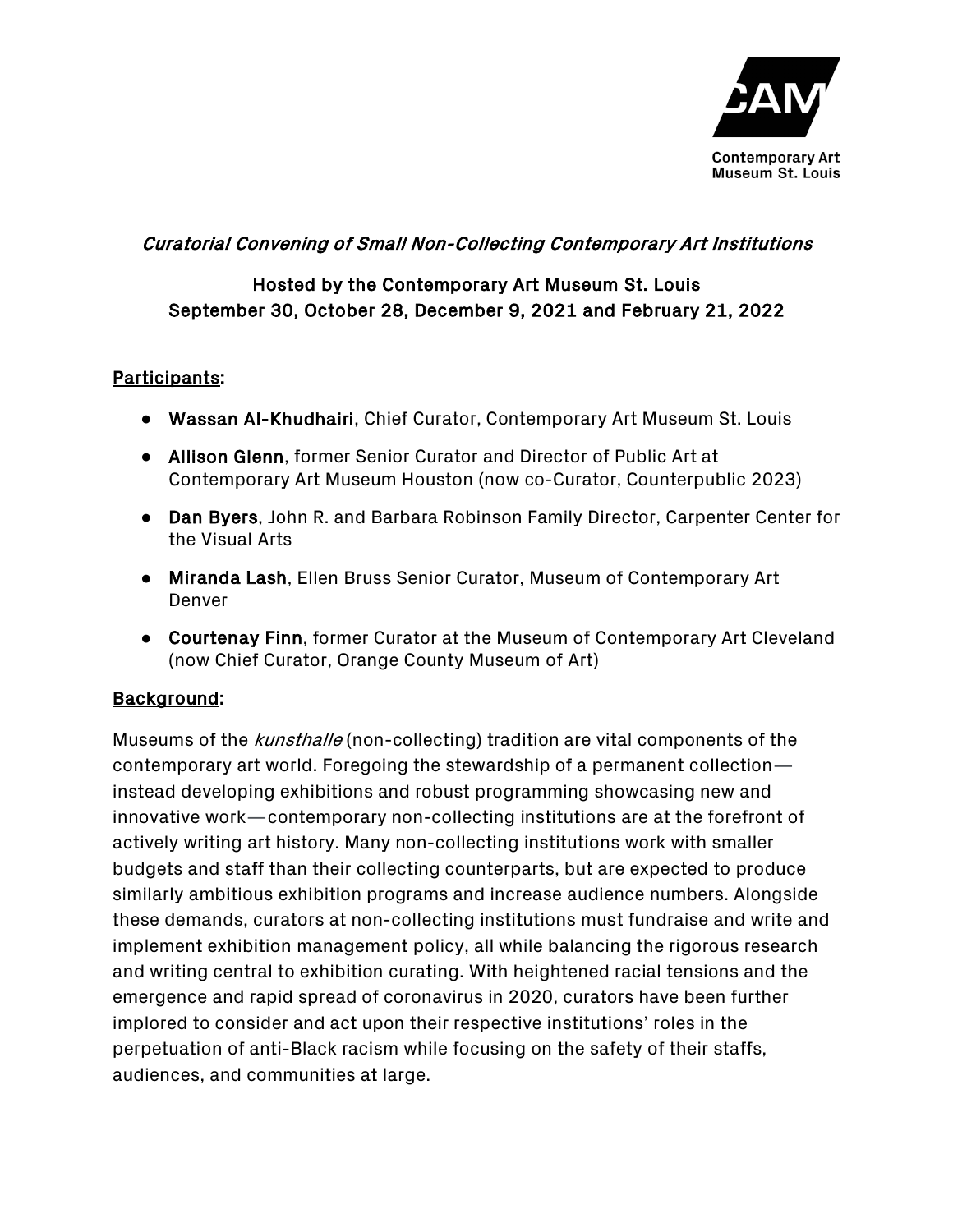In response to these mounting pressures, Wassan Al-Khudhairi, Chief Curator at the Contemporary Art Museum St. Louis, with the generous support of an Emily Hall Tremaine Foundation Peer Network Grant, brought together a cohort of senior curators from similar sized non-collecting institutions including Miranda Lash (Museum of Contemporary Art Denver), Dan Byers (Carpenter Center for the Visual Arts at Harvard University), Courtenay Finn (formerly, Museum of Contemporary Art Cleveland), and Allison Glenn (formerly, Contemporary Art Museum Houston).

The cohort met via Zoom in September, October, and November 2021 to advance curatorial practice by learning from each other's successes and failures and identifying solutions to shared challenges. These discussions culminated in a halfday virtual conference in February 2022 featuring special guests Diana Nawi, independent curator, and Sarah Williams, co-founder and Executive Director of the Feminist Center for Creative Work. Centering empathy and equity throughout their conversations, the curators addressed the shifting nature of curatorial practice, working with publics, and internal institutional models and practices with the intention of sharing resources, showing support, and working more efficiently and effectively.

### Discussion Summaries:

The following are summaries of discussions held between the cohort, organized by topic.

# The Shifting Nature of Curatorial Practice and Leadership

Without the broader support of a large staff, the central focus of many curators at small non-collecting institutions has shifted from creative and intellectual enterprise to that of production and organization. While some larger institutions have designated staff for exhibition design, programming, and publications, oftentimes, curators at smaller institutions have to take up these responsibilities themselves. This is all compounded by a need to effectively lead and account for departmental staff and collective goals, leaving these curators with little time to consider their own scholarly interests. The cohort discussed various ways to balance these necessary responsibilities with their own scholarly endeavors and output.

● The pandemic forced institutions to slow down and reflect on the relationship between their intentions and the pace with which they work. In response, two of the participants reported their institutions reduced the number of exhibition seasons presented annually. Reducing the amount of exhibitions produced each year allowed more space and time for the development of thoughtful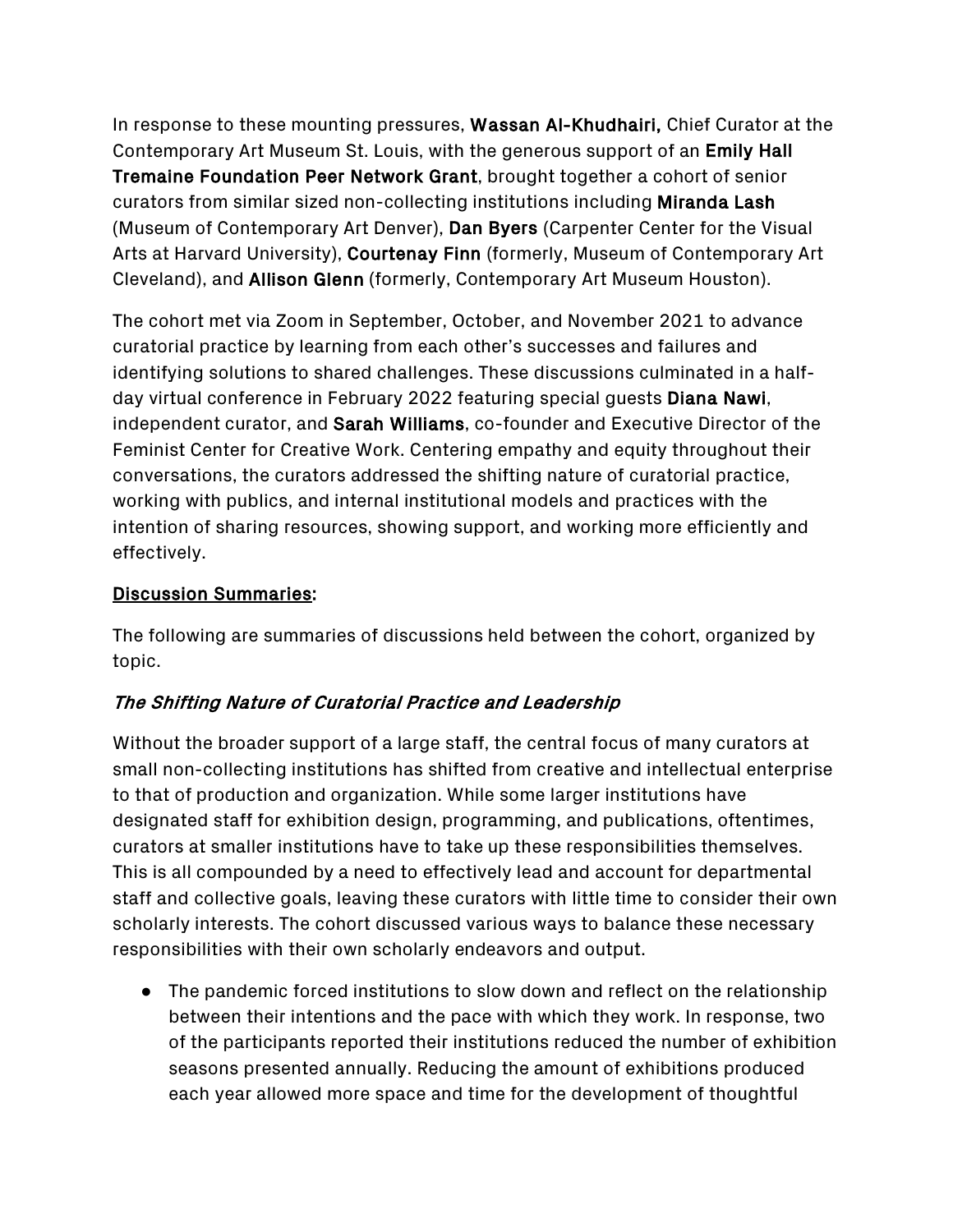curatorial research and more equitable and dynamic approaches to exhibition making. In doing so, they were able to set up new scaffoldings of care for their staff and the public manifesting in numerous ways: expanded installation periods in care of preparatory crews, expansive and inclusive programming balancing accessibility and rigor, and more.

● Another institution reported designated research days in which those with research-specific responsibilities were allowed to dedicate an entire day to that work.

Sarah Williams, the co-founder and Executive Director of the Feminist Center for Creative Work, spoke with the cohort about alternatives to nonprofit ways of working and leading a team. Countering the traditional hierarchical and bureaucratic nature of larger institutions, the FCCW utilizes consensus-based decision making processes to guide the internal affairs of their organization. Departmentally, the consensus process allows for autonomy and control over a group's own functions and outcomes while cultivating trust across the organization. In a moment where high attrition is seen industry wide, Williams stated the success of such a process is evidenced in staff retention and morale.

Resources:

● The Feminist Center for Creative Work https://womenscenterforcreativework.com/

# The Relationship Between Artists and Curators

With quarantine restrictions, social distancing efforts, and an inability to travel, curators were faced with difficulties in developing and sustaining relationships with artists and opportunities for exposure and networking, found in the biennial and gallery representation systems, became fewer and farther between. As society comes to a "new normal" post-pandemic, the cohort considered various modes of engagement to help strengthen relationships between artists and curators and make up for lost time.

● In regard to deepening long-standing relationships, the group discussed the various contexts for which an artist has shown at their respective institution. Questions such as "What is the artist's relationship to your institution? Have they been included in exhibition programming in the past? If the artist has a history at your respective institution, how can things be done differently?" gave way to suggestions of program development and expanding artistic practices to incorporate the public. These considerations not only serve to renew long-standing relationships, but to provide new opportunities for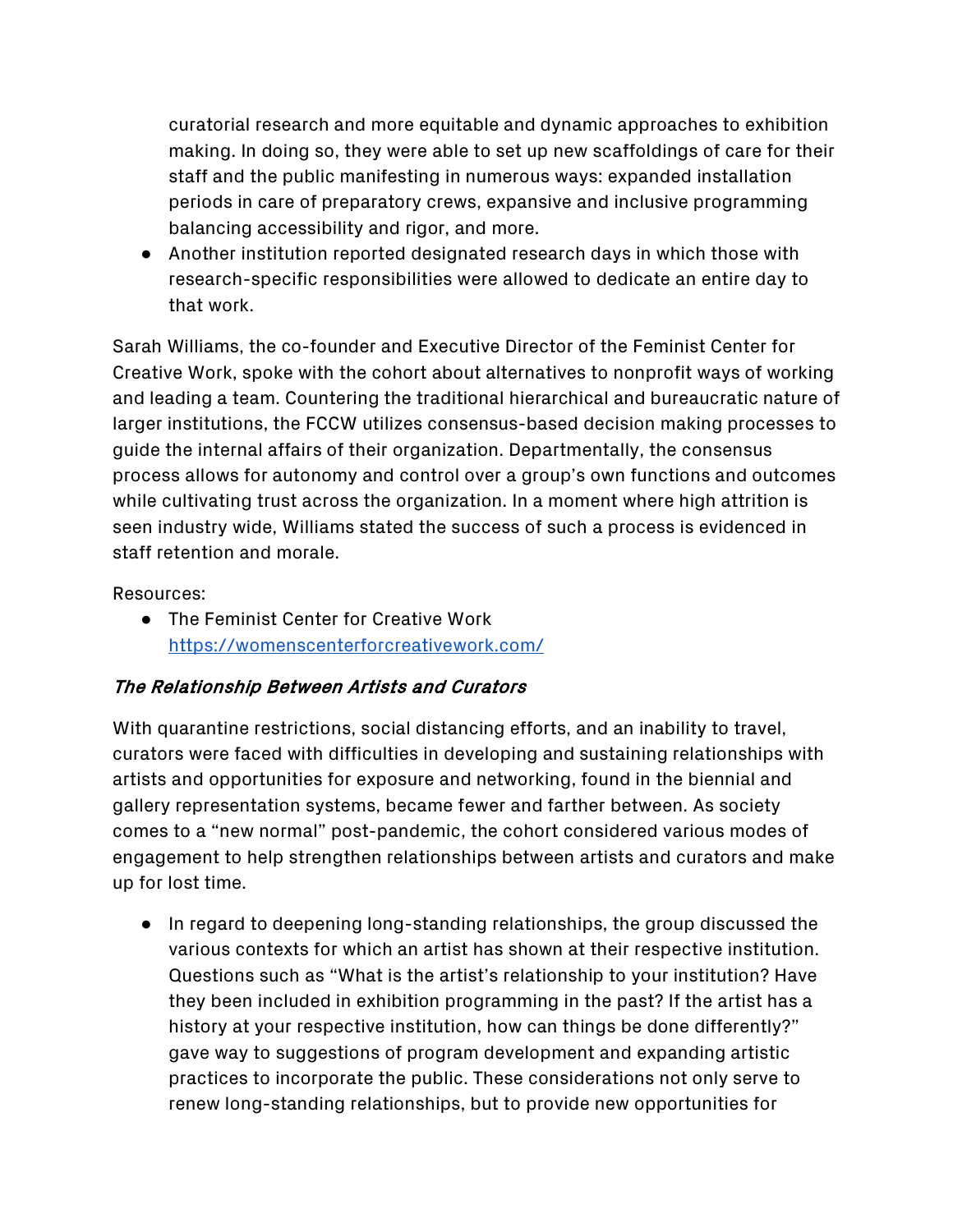growth within an artist's own practice, thus centering them at the heart of curatorial practice.

### Artist-Centered Financial Practices

As institutions touting themselves as artist-centered, it is imperative that contemporary arts museums equitably compensate their exhibiting artists for the labor leading up to, during, and after the organization of an exhibition. The cohort discussed various possibilities and potentials for artist compensation that encompass the entirety of exhibition-related labor within the constraints of their limited budgets.

- W.A.G.E. (Working Artists and the Greater Economy) Certification was discussed as a possible avenue for standardizing artist compensation in an equitable way. W.A.G.E. is a New York-based activist organization founded in 2008 with a mission to "establish sustainable economic relationships between artists and the institutions that contract [their] labor, and to introduce mechanisms for self-regulation into the art field that collectively bring about a more equitable distribution of its economy." If an institution is not W.A.G.E. Certified, or the percentages may not be tenable for one's institution, W.A.G.E.'s fee calculator could serve as an informative model to structure artist compensation with institution-specific denominations based on one's own budget and values. Understanding that art practices and projects are interdisciplinary, institutions might think about places where fees can be advised along intersecting lines with projects, programs, and other stipulations (e.g. solo, group, commissions, workshops, performances, etc.).
- Another possibility discussed was making payments to artists in two parts, accounting for the production leading up to the exhibition and the exhibition itself. This idea came about during the pandemic when many artists had already prepared and spent time producing exhibitions that were eventually not realized.
- Noting delays in processing check and ACH payments through a finance office, the group discussed ways to incorporate more direct payment systems into their structure to ensure artists are paid in a timely manner.? Apps such as Venmo and Cash App, providing immediate access to funds, could help provide a framework for empathy and care in financial practices that considers the urgency with which some artists may need their funds.
- Transparent communication between artists and institutions from the outset of a project, commission, or exhibition is integral to the success of these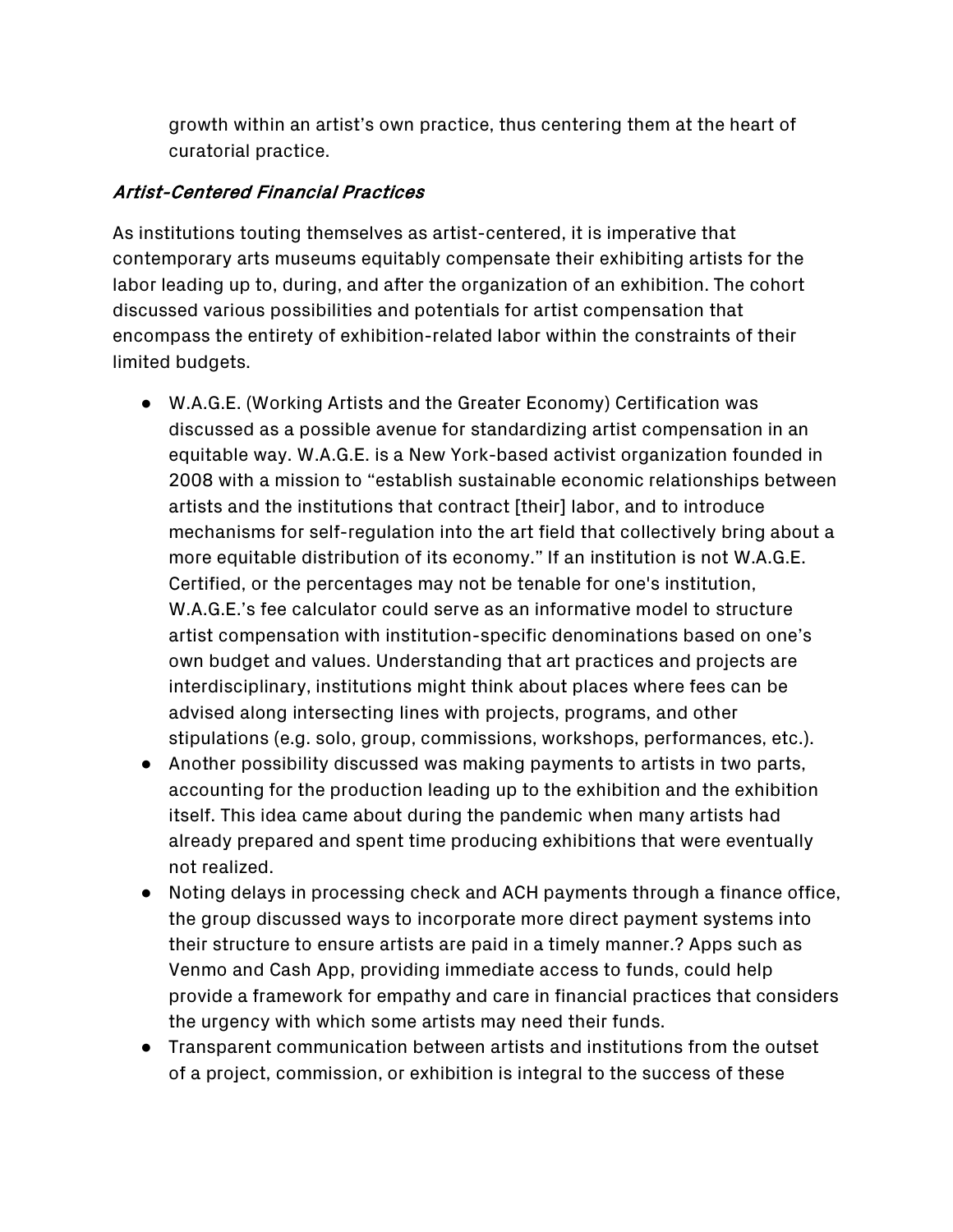relationships. The group agreed that discussions about expectations, time, and pay for artists cements mutual trust and respect.

Resources:

● Working Artists and the Greater Economy (W.A.G.E.) Certification https://wageforwork.com/certification#top

### Working with Publics

Today, it is widely agreed upon that museums can no longer be neutral spaces and should function as agents of change within their communities. The murders of Breonna Taylor and George Floyd in 2020 necessitated commitments of change and action from arts institutions across the nation. In response, many museums published statements recognizing their own complicity and complacency within an anti-Black racist America, promising to do better.

What does "doing better" mean? How can curators go beyond institutional statements to center marginalized communities in their exhibitions? With insight from curators invested in the intersection of art and publics, such as Diana Nawi, the co-Artistic Director of Prospect.5, the cohort discussed equitably working with publics and the role of institutions and biennials in the communities they reside.

- Museums hold a place of immense privilege and power in their communities, many times precluding them from truly understanding their relationship to their relevant publics. Being an active part of the community is integral to understanding how the institution can best be a partner to the community. This takes a lot of personal relationship building: being a face at different organizations, paying attention to local artistic production, and more.
- Personal relationships and intersectional coalition building amongst community stakeholders builds power and prioritizes the public. Through building such relationships and power among the community, curators should come to understand the needs of their community, centering them in their exhibitions and community engagement initiatives. Advisory committees and listening tours take curators beyond the largely internal process of drafting diversity, equity, access, and inclusion and land acknowledgement statements and move institutions directly into their communities, ensuring the institution is never the single arbiter in its community-centered decision making. These committees should contain voices of people whose authority commands attention: artists, families, community leaders, academics, and more. However, no voice should be prioritized if it is antithetical to the community's needs and interests. Trusting the community more than the institution is central.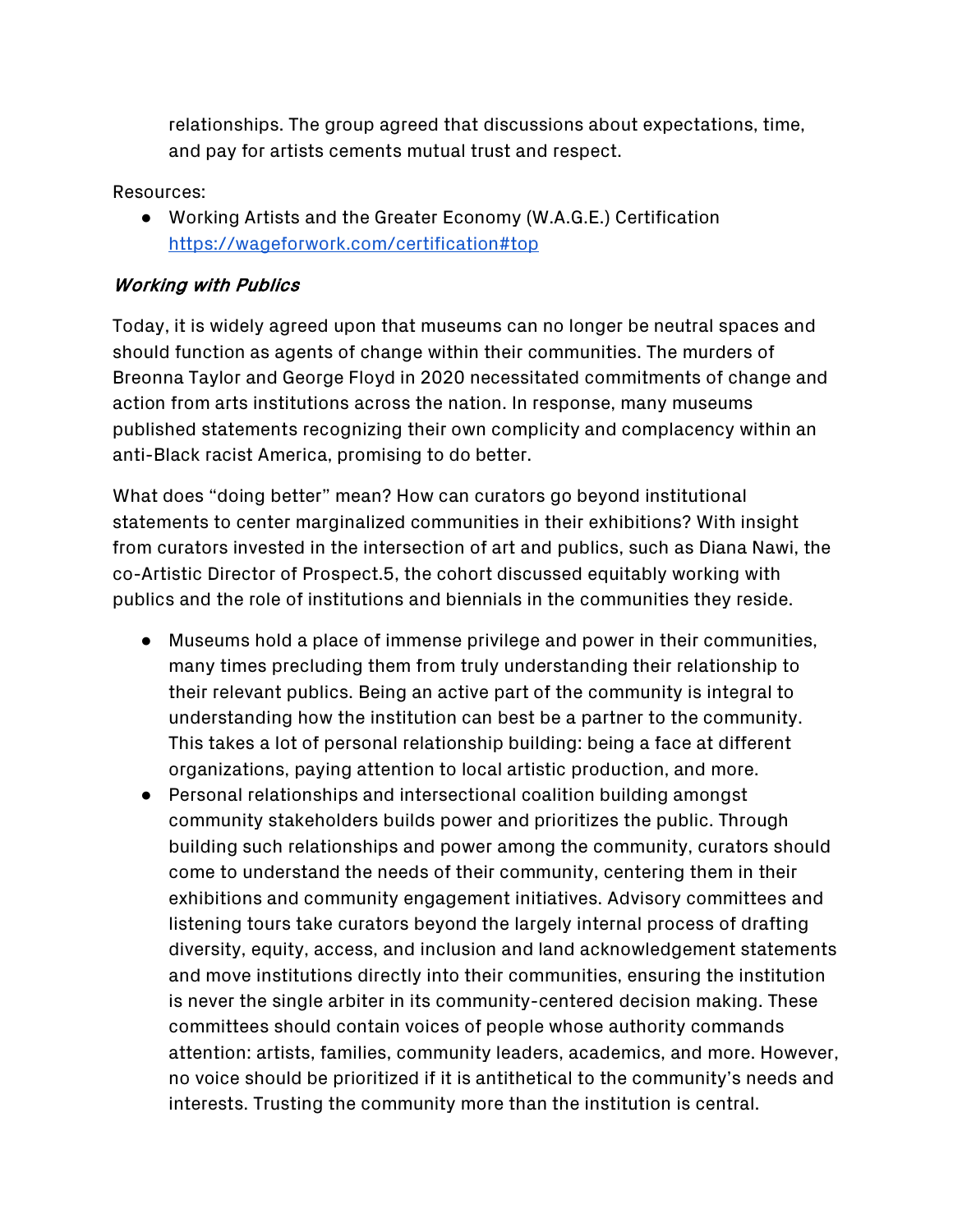● Communities of color have historically been subjected to cultural extraction. When initially approaching these relationships, it is important for curators to temporarily cede their own curatorial vision in favor of understanding what the culturally specific needs of the community are. In doing so, one may be more attuned to the serendipitous moments where a community's needs intersect with scholarly interests. It is at these intersections that museums can empower their communities while continuing their work as active innovators in the art world.

#### Resources:

- *Promise, Witness, Remembrance*, curated by Allison Glenn at the Speed Art Museum https://www.promisewitnessremembrance.org/
- *Yesterday we said tomorrow*, curated by Artistic Directors Naima J. Keith and Diana Nawi for the fifth Prospect New Orleans https://www.prospectneworleans.org/

### Land Acknowledgements

With the increasing state violence experienced by Black and Indigenous communities in recent years, cultural institutions have been implored to reckon with their implications in the legacies of colonialism and white supremacy. In an effort to address these histories, a common response from institutions has been drafting solidarity statements and land acknowledgements. Upon the publication of such statements, many institutions have been criticized for what is seen as a passive and performative action. Considering this, the contemporary curatorial peer network discussed the purpose and process behind writing land acknowledgements and the work that follows.

- The foundational work consists of research concerning the histories and legacies of Indigenous peoples, settler colonialism, and white supremacy in an institution's respective location. Focus this research within your neighborhood, its surrounding communities, and the city at large.
- With land encompassing a multitude of collective histories, it is important to consider what and how voices are prioritized and addressed as well as what it means for a cultural institution to take on culturally-specific work.
- This work necessitates intention and introspection. Ask the following questions: Why should your institution do this? What needs to be communicated? What other work can be done?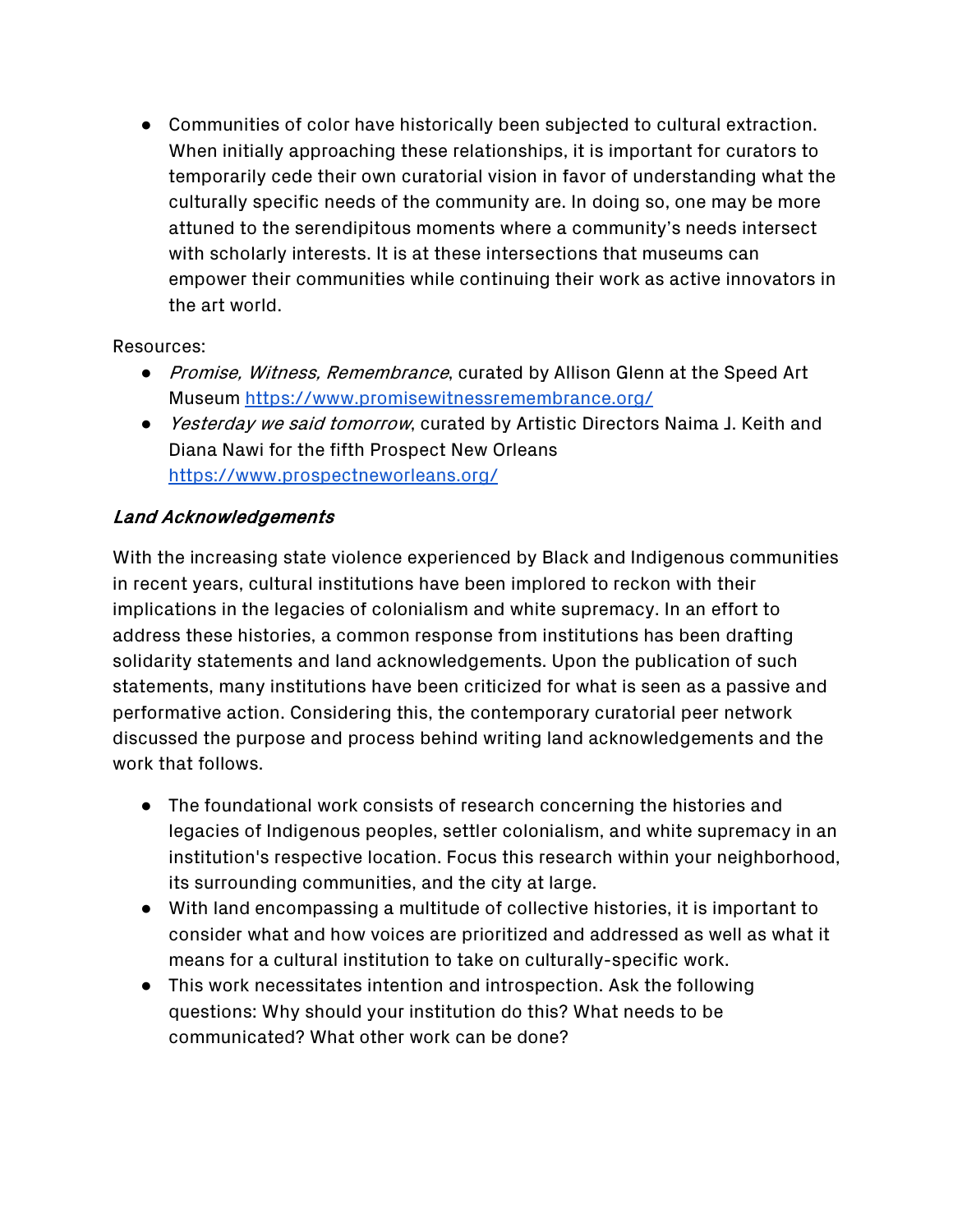Citing the processes behind various institutions, three common methodologies for drafting land acknowledgements were discussed. These processes are not mutually exclusive and can be addressed in conjunction with each other:

- Utilizing the land acknowledgements of community partners as models (e.g. municipalities, other institutions, businesses, and more). Thinking about their process, the language used, and how it exists in community conversation and action today.
- Creating an advisory committee to draft an acknowledgement along parameters set between the committee and institution.
- Working directly with tribal communities and Indigenous artists in the development of the statement with an understanding of the expansive time and multitude voices involved in this process.

There is criticism of land acknowledgements as passive and performative, signifying that the "work is done." How can a non-collecting institution consider the land acknowledgement as the starting point for lifelong work within the institution? What other work can be done in reparation to Indigenous communities?

- The verbal acknowledgement against the statement being an "end all, be all" is vital. It forces accountability and signals a long-term intent. Self-conscious consideration of the parallels and contrasting qualities of acknowledgements, reparation, and demonstrative actions are integral to understanding the various manifestations of long-term institutional work.
- Contemporary institutions and their curators work through socio-political questions and grapple with issues of our time through the development and execution of exhibitions. Histories and legacies of indigeneity can be incorporated into exhibitions and community programming to build upon the work of which land acknowledgment is often the first step. The weight and emphasis of an institution's curatorial statement, exhibition program, and didactics should be considered for varying impacts on relationships with Indigenous artists and communities.
- Commissioning Indigenous artists to engage in the process of creating land acknowledgements as well as long term initiatives supports artistic development and sows the seeds for relationship building.

Resources:

● Robinson, D., Hill, K. J. C., Ruffo, A. G., Couture, S., & Ravensbergen, L. C. Rethinking the practice and performance of Indigenous Land